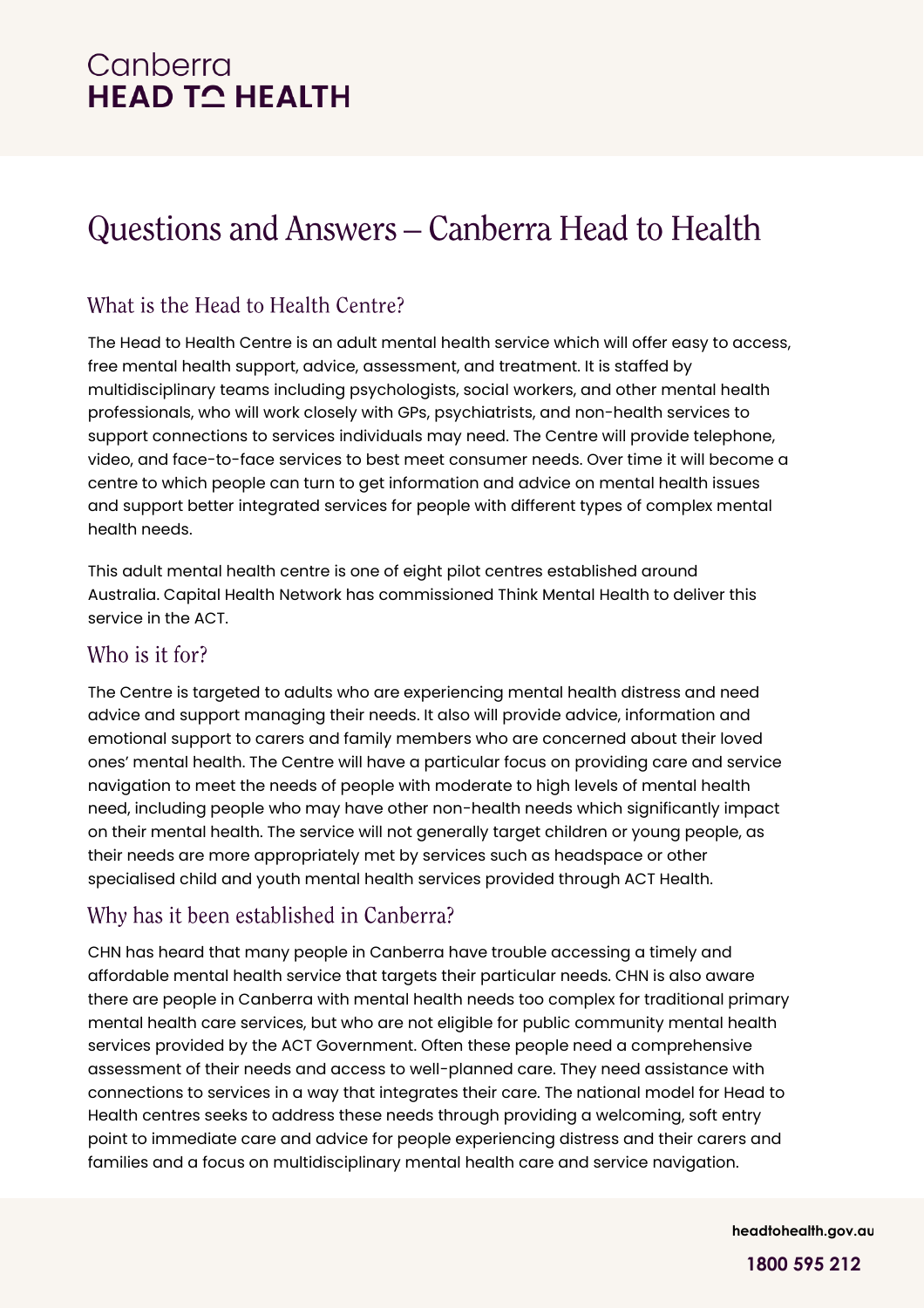## How will the service model work?

The national service model for Head to Health Centres involves:

- An easy to access entry point and initial assessment through a 1800 number or walking in to the centre;
- Immediate advice and support, including information about available services;
- A more comprehensive assessment if required;
- Referral and connection to appropriate services;
- Provision of a short to medium term episode of care for those who need multidisciplinary care;
- Assistance with service navigation.

A more detailed, localised service model for the Canberra Head to Health centre will be developed in consultation with local stakeholders and service users, to develop specific pathways and care.

#### How can people access the services at the Centre?

The Centre's services can be accessed by ringing 1800 595 212 or by dropping in to the Centre at ALIA House, 9 Napier Close, Deakin.

#### How is it different to other new mental health services which have been recently announced?

The Centre is one of three new mental health services which have been announced in recent weeks. In October CHN launched a Head to Health Pop Up service which is also accessed through the above 1800 number. The Pop Up service has been established to provide immediate access to mental health support for people experiencing anxiety or distress, particularly in the wake of recent COVID-19 lockdowns. It is intended to offer an immediate boost to available services ahead of the establishment of the Centre. In November a new Safe Haven service was launched in Belconnen town centre, which offers a safe space for people to go for emotional support if they are experiencing high levels of distress but do not need emergency care. The Safe Haven centre has been subject of a partnership between ACT Health and CHN. All three services will be closely connected to each other, and to existing ACT community mental health and primary mental health care services. This will help to ensure a 'no wrong door' approach to accessing services.

The below table provides a summary of the three new mental health services recently launched.